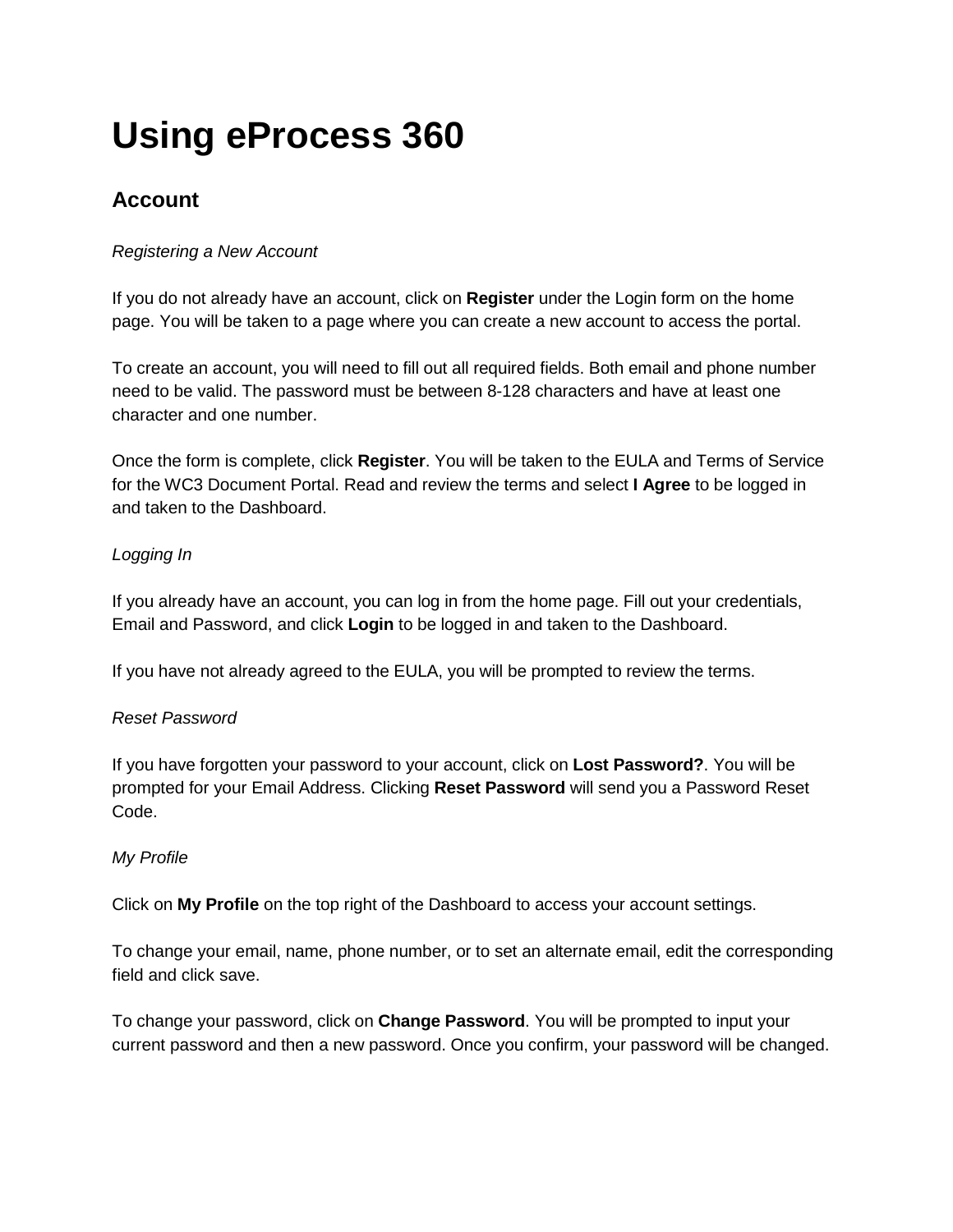## **Projects View**

*View Existing Projects*

Under **Existing** projects on the Dashboard, you can view the last five projects that have pending tasks. To view all projects, click on **See All Projects** or **Projects** on the top navigation bar. You will be taken to a page where you can view all projects that are available to you.

#### *Project Filters*

You can sort, filter, and group projects by certain criteria.

Clicking on the column headers will sort all the projects by that column, in descending or ascending order.

Filling in at least one of the filters will display the projects that match the search filter. Click on **Reset** to reset the filters to the default. The filters for El Cerrito are Address, Permit #, Plan Check #, Trakit #, and Reviewer.

Projects can be grouped by Project State. Select the criteria and choose whether to group the projects in ascending or descending category order.

El Cerrito also has two custom filters: **Paid?** and **Hold?**. Selecting **Paid?** will filter the projects by whether all fees have been paid. Selecting **Hold?** will filter the projects by whether there is currently a hold on the project.

## **Project**

#### *Creating a New Project*

To create a new project, select **New Expedited Solar Photovoltaic Permit** on the Dashboard. You will be taken to the Application Form for the permit. Fill in all required fields (marked with a !) and pay special attention to certain fields.

#### *Filling out the Application Form*

**Site Address** is required to be a valid address located in El Cerrito. Only the first address line is needed.

**Property Owner** must specify whether the current owner is a **Property Owner** or **Tenant**. If the Tenant Company Name is applicable, the field should be filled.

**Contractor** must specify whether the contractor is a licensed **Contractor** or an **Owner-Builder**. If the contractor is licensed, **License #** and **Lic. Class** is required and the **Licensed Contractor**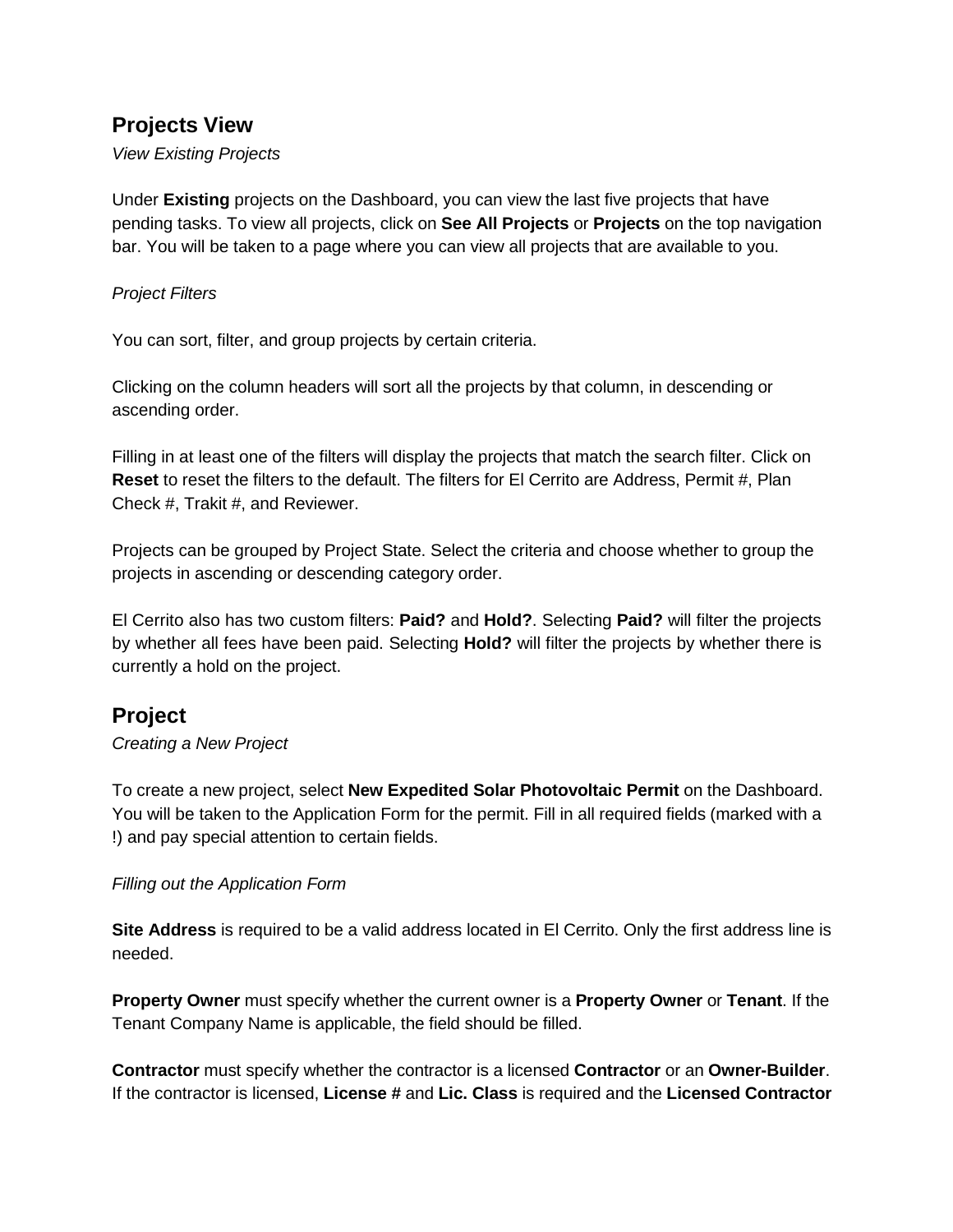**Declaration** must be accepted. If the contractor is an Owner-Builder, the **Owner-Builder Declaration** must be accepted.

**Contact Person** should be the applicant, either the property owner or the contractor. The City's permit techs will contact this person regarding fees and inspections. Information in this section is automatically populated with the current user's information.

All relevant declarations should be accepted. If an option is selected that also require additional information, the fields should be filled or the application will not proceed.

### **Workers' Compensation Declaration** should be accepted for all applicants. Accepting the **Construction Lending Agency Declaration** is optional.

Certify that the application is complete and the information is correct and click **Submit** to proceed to **Submittal**.

#### *Submitting Your First Submittal*

Prepare all the necessary documents for Submittal. For El Cerrito's PV Permit, you will need the **Structural Criteria for Residential Rooftop Solar Energy Installations**, **Eligibility Checklist for Expedited Solar Photovoltaic Permitting for One- and Two-Family Dwellings**, and other supporting documents, including roof layout drawings and high resolution pictures of the electric panels to be installed.

If you are not ready to upload documents, you may leave the page and resume your application at any time.

Click **Proceed to Submittal** to go to the Submittal page. You may also click on **Submittals** on the project navigation bar to go there directly.

#### *Uploading Files*

Files may be uploaded to submittals that are marked incomplete. Click **Add File** or drag and drop into the panel to upload a file.

As the file is being uploaded, you can label the file as Comments, Plans, or Transmittal Letter. You can also edit the file description.

If you have uploaded a file in error, you may delete it by clicking on the **Trash** button.

Once all files have been uploaded successfully, review that the submittal is complete and then click **Complete & Submit**. This will mark the submittal as complete and submit the application